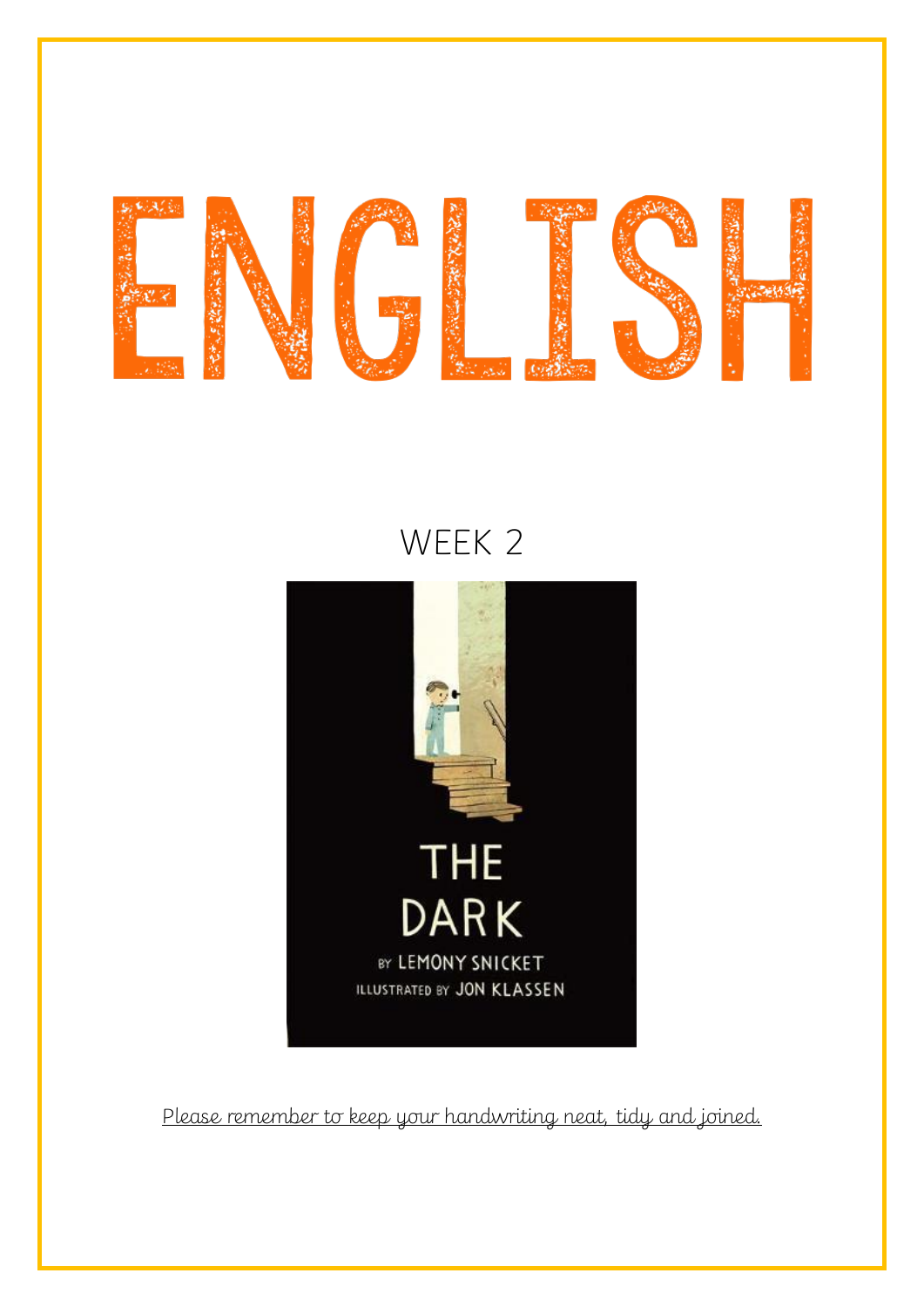## Day 1

LO: To plan a story.

Watch the story of 'The Dark' [https://www.youtube.com/watch?v=LZoM\\_r\\_mlc0](https://www.youtube.com/watch?v=LZoM_r_mlc0)

Think/ discuss/ write:

Retell the story of 'The Dark' in your own words. Can you retell it in 6 sentences?



Questions to think about: What fear would your story be about?

What could happen?

How will they overcome their fear?

e.g. What fear would your story be about? Sharks in the sea

What could happen? On holiday they are in the sea and there is a shark.

How will they overcome their fear? It is a vegetarian shark and the shark only comes close to be friendly.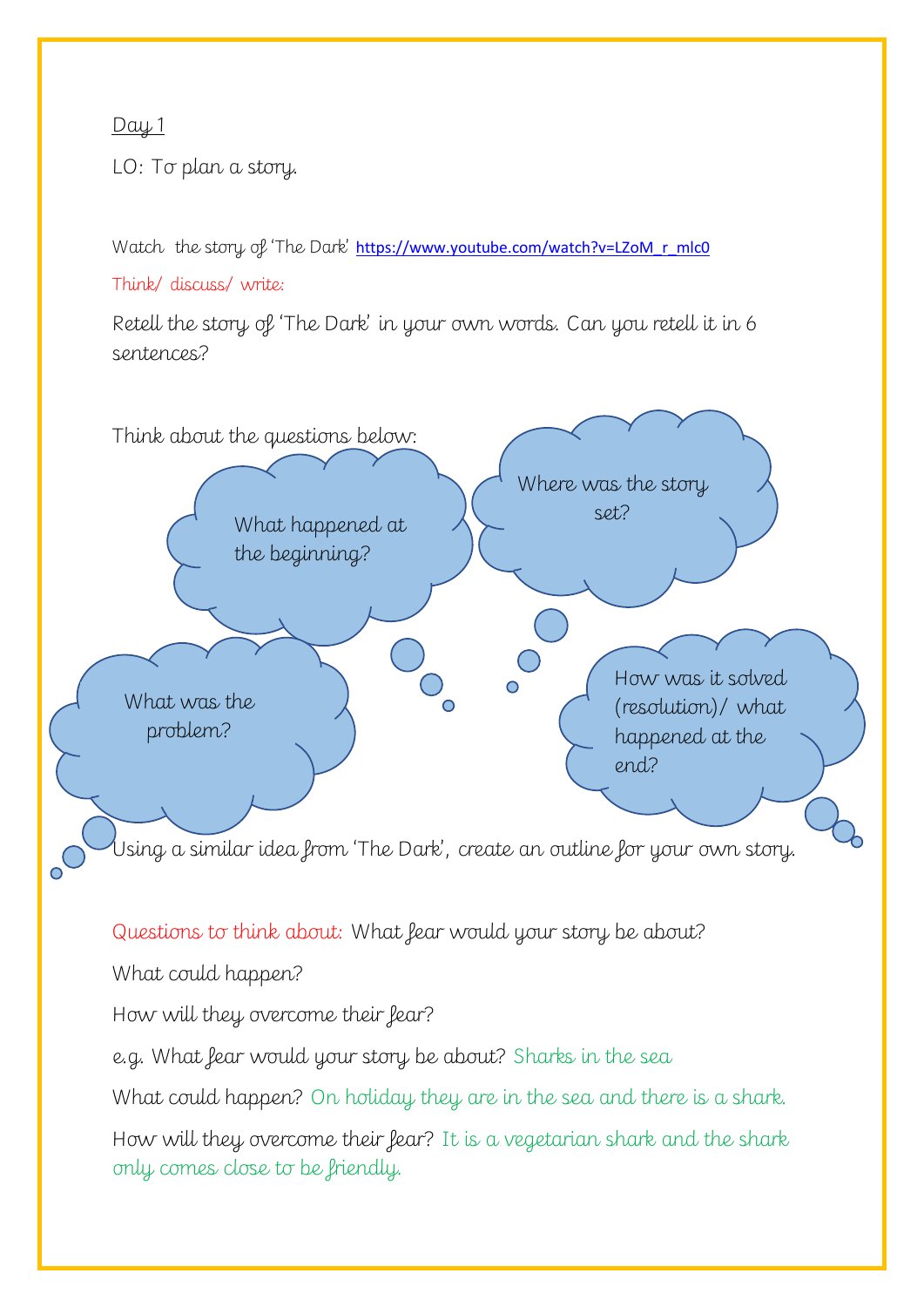Use the story plans on the next pages to help you. You might find it helpful to do one or both.

Copy and draw one of them into your book.

Character:

Setting:

Resolution: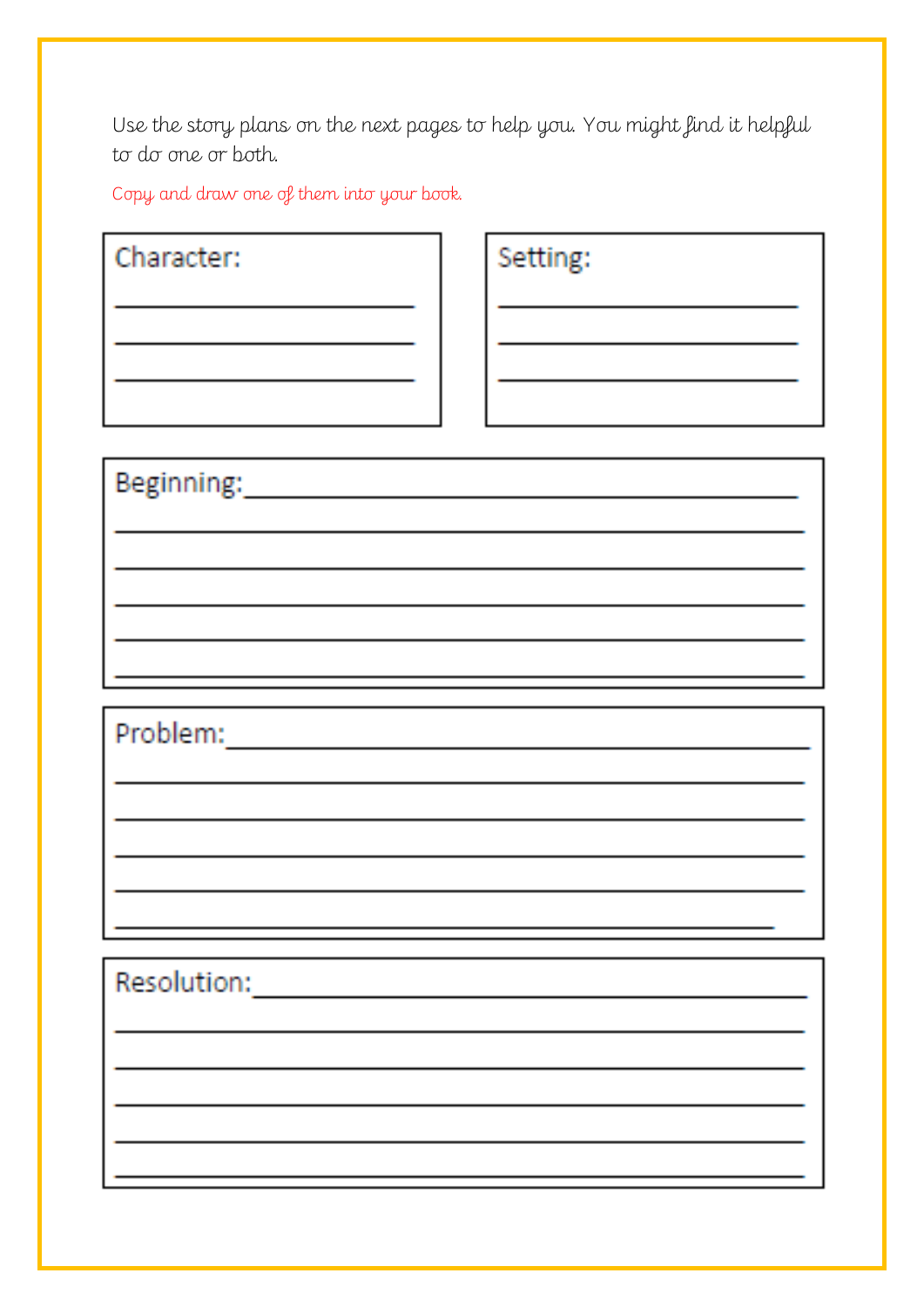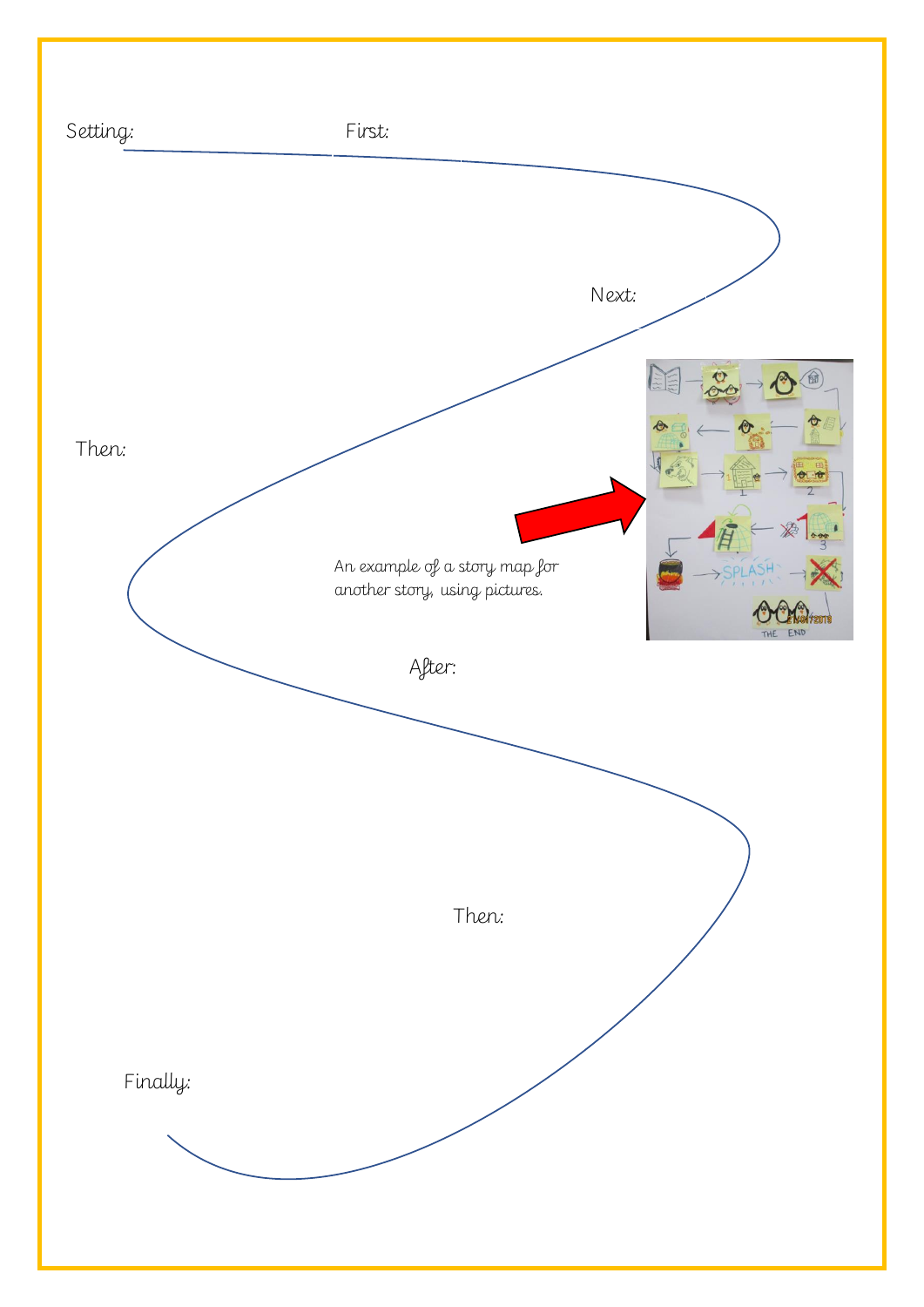Day 2 and 3

LO: To write a story with a beginning, middle and end.

Here is a sentence however it is very boring.

## Laszlo went downstairs to the basement.

We can make it more exciting with adjectives (describing words) more exciting verbs (doing words) and adverbs (-ly words to describe the verb).

e.g.

Laszlo crept downstairs nervously to the dark, cold basement.

Up level these sentences.

Laszlo opened the draw.

The dark said to come closer.

Laszlo went to bed.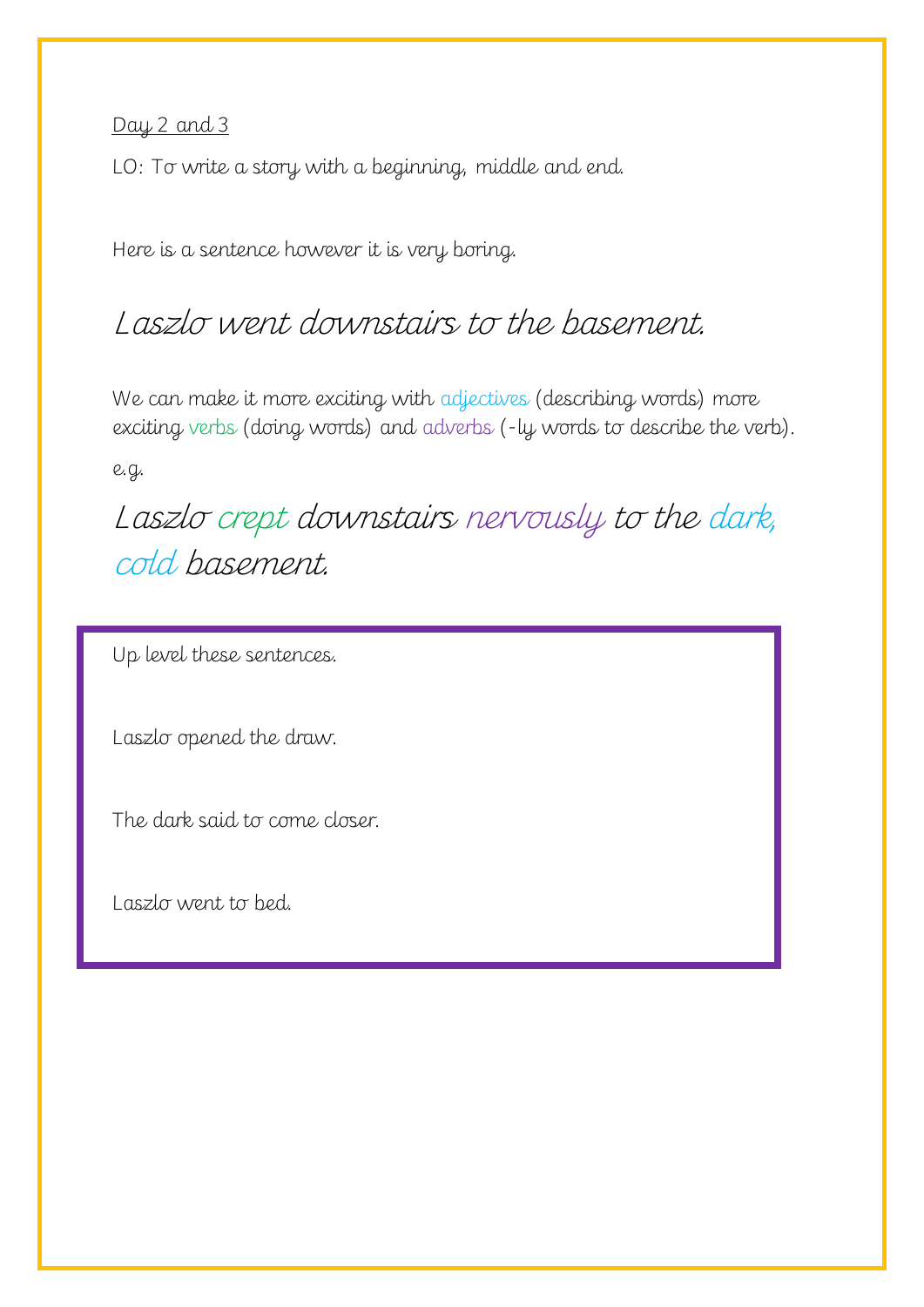## What great things would we want to see to make your story fantastic?

#### In your distance learning books

Make your own tick list of things that make your writing exciting. Check my list and add to yours.

### Capital letters

Full stops

?

Exclamatory sentences (how or what sentences using !)

Subordinating conjunctions (because, when, if, that)

Expanded noun phrases/adjectives

Sentences openers- e.g.

| <b>Time</b>     | Order        | Where                |
|-----------------|--------------|----------------------|
| One day         | At first     | In the middle of the |
| One morning     | <b>First</b> | Under the bridge     |
| One evening     | Second       |                      |
| After that      | Third        | Over the bridge      |
| After a while   | Then         | In the distance      |
| Before long     | Last         | Far away             |
| Afterwards      | Finally      |                      |
| As soon as      | <b>Next</b>  | In a far off land    |
| At last         |              | Inside of            |
| A moment later  |              | At the end of        |
| In the meantime |              | On top of the        |
| Later on        |              |                      |
| Meanwhile       |              | Next to the          |
| Soon            |              | Nearby               |
| During          |              | Opposite the         |
| <b>Now</b>      |              |                      |
| Next week       |              | twinkl               |
| All of a sudden |              | visit twinkl.com     |

Have a go in your distance learning books, writing your own story.

Once you have had a go can you get a coloured pencil and see if you can add any more adjectives? (You may need to check your capital letters too)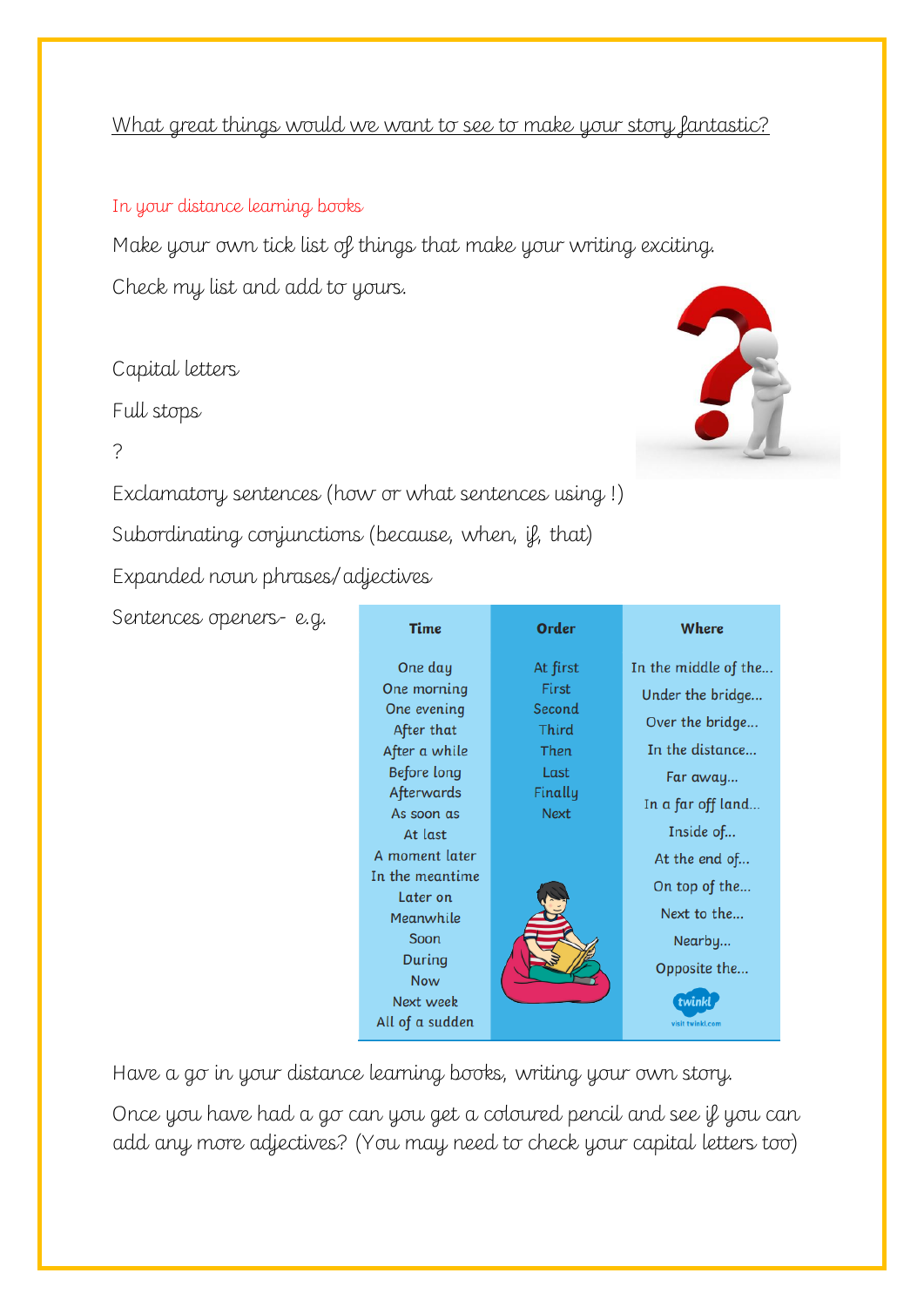#### $Day 4$

You might be afraid of the dark, but the dark is not afraid of you. That's why the dark is always close by.

The dark peeks around the corner and waits behind the door, and you can see the dark up in the sky almost every night, gazing down at you as you gaze up at the stars.

Without a creaky roof, the rain would fall on your bed, and without a smooth, cold window, you could never see outside, and without a set of stairs, you could never go into the basement, where the dark spends its time.

Without a closet, you would have nowhere to put your shoes, and without a shower curtain, you would splash water all over the bathroom, and without the dark, everything would be light, and you would never know if you needed a lightbulb.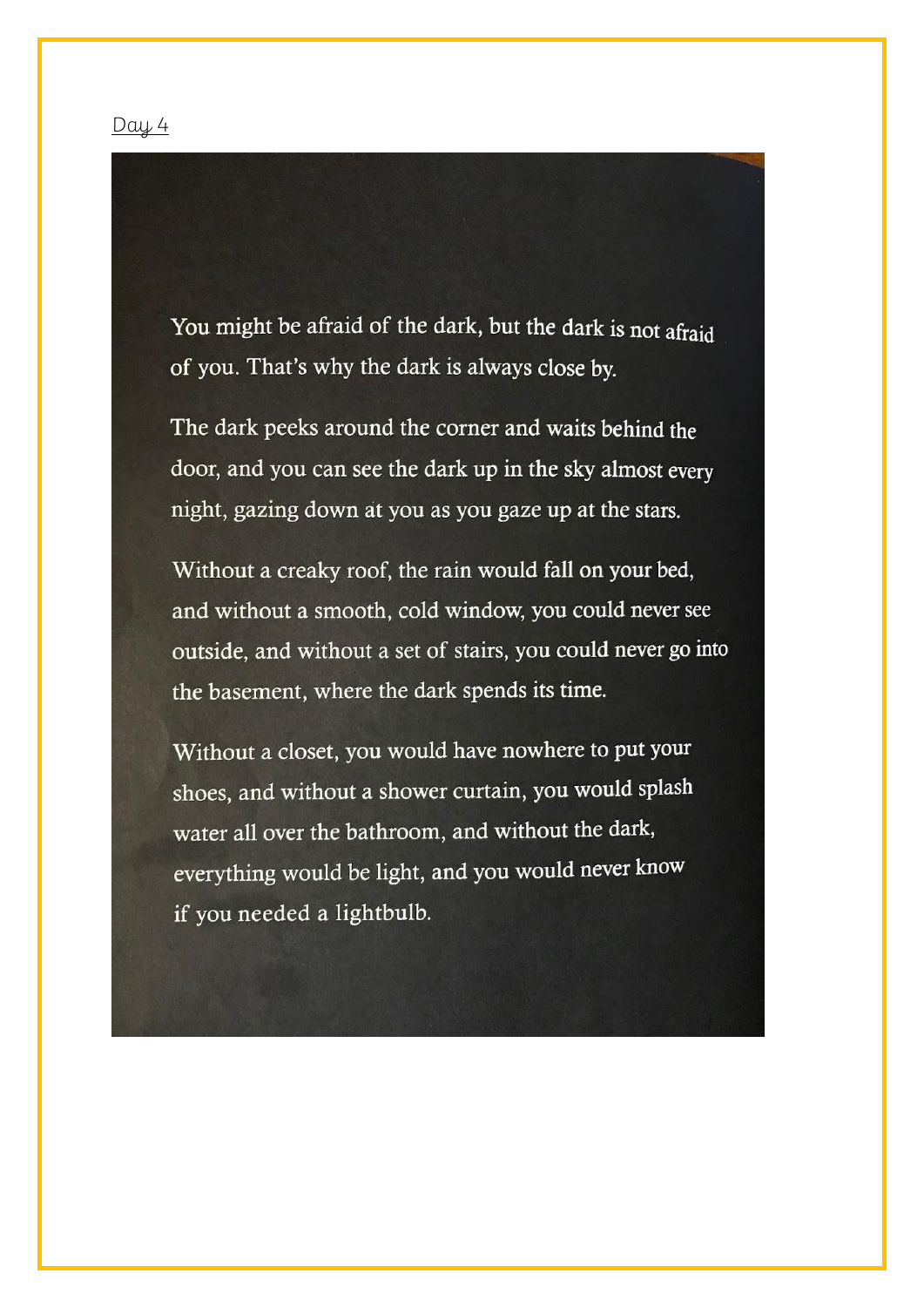Read the poem by Carol Ann Duffy

If you think of the dark as a black park and the moon as a bounced ball, then there's nothing to be frightened of at all.

(Except for aliens…)

Think: Why is the dark useful?

Answer the questions and statements below in your distance learning books

| Think of some dark places                    | If there was no dark, what                                    |
|----------------------------------------------|---------------------------------------------------------------|
| and why they are helpful                     | could we not do?                                              |
| If there was no dark, what<br>would we miss? | If there was no dark, what<br>inventions would be<br>useless? |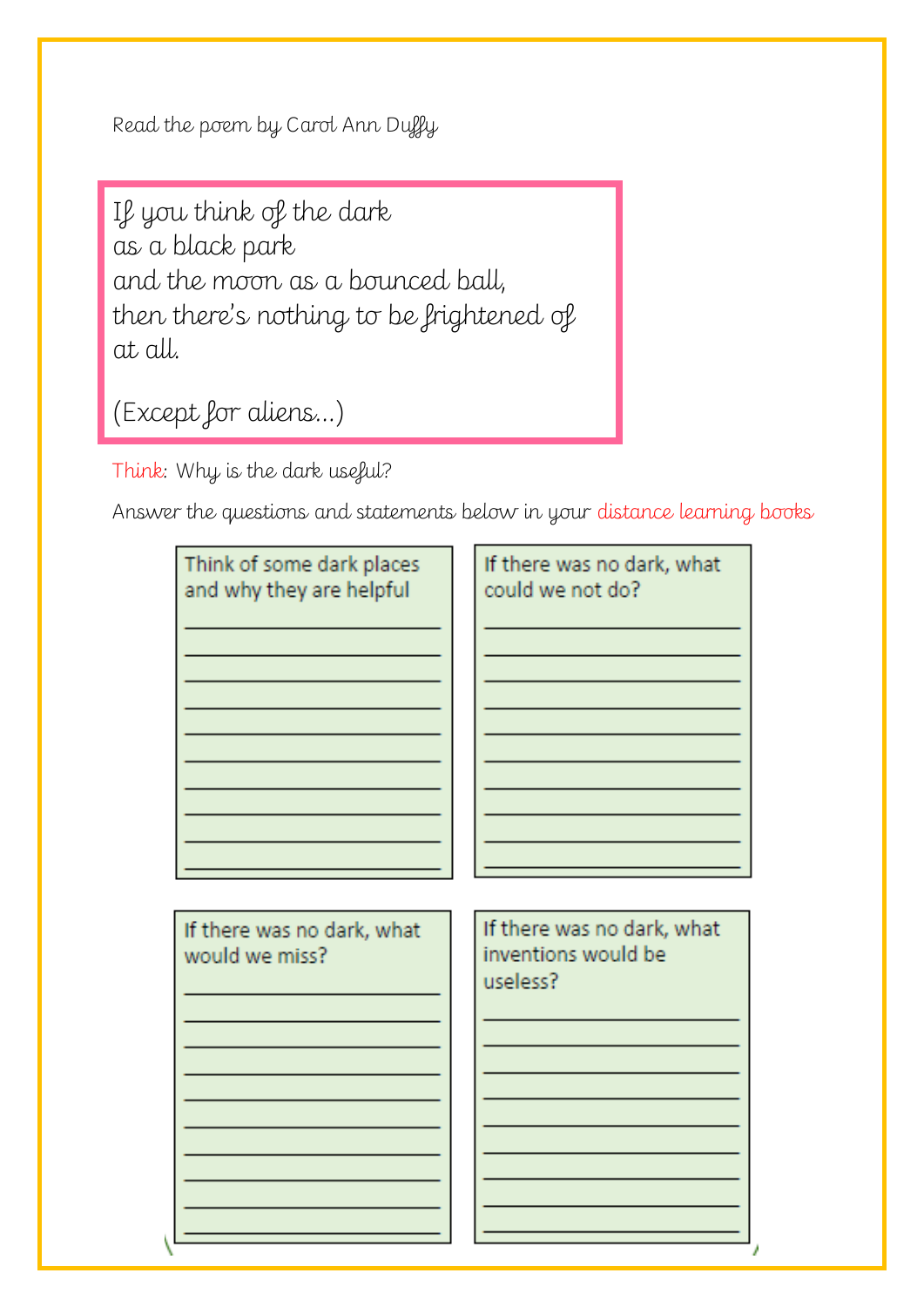Without the dark, we would not see stars.

We can make that sentence even better by describing the stars. Fill in the gaps for these sentences.

Without the dark, we would not see

.

Even better by saying what the stars do and how they do it.

Without the dark, we would not see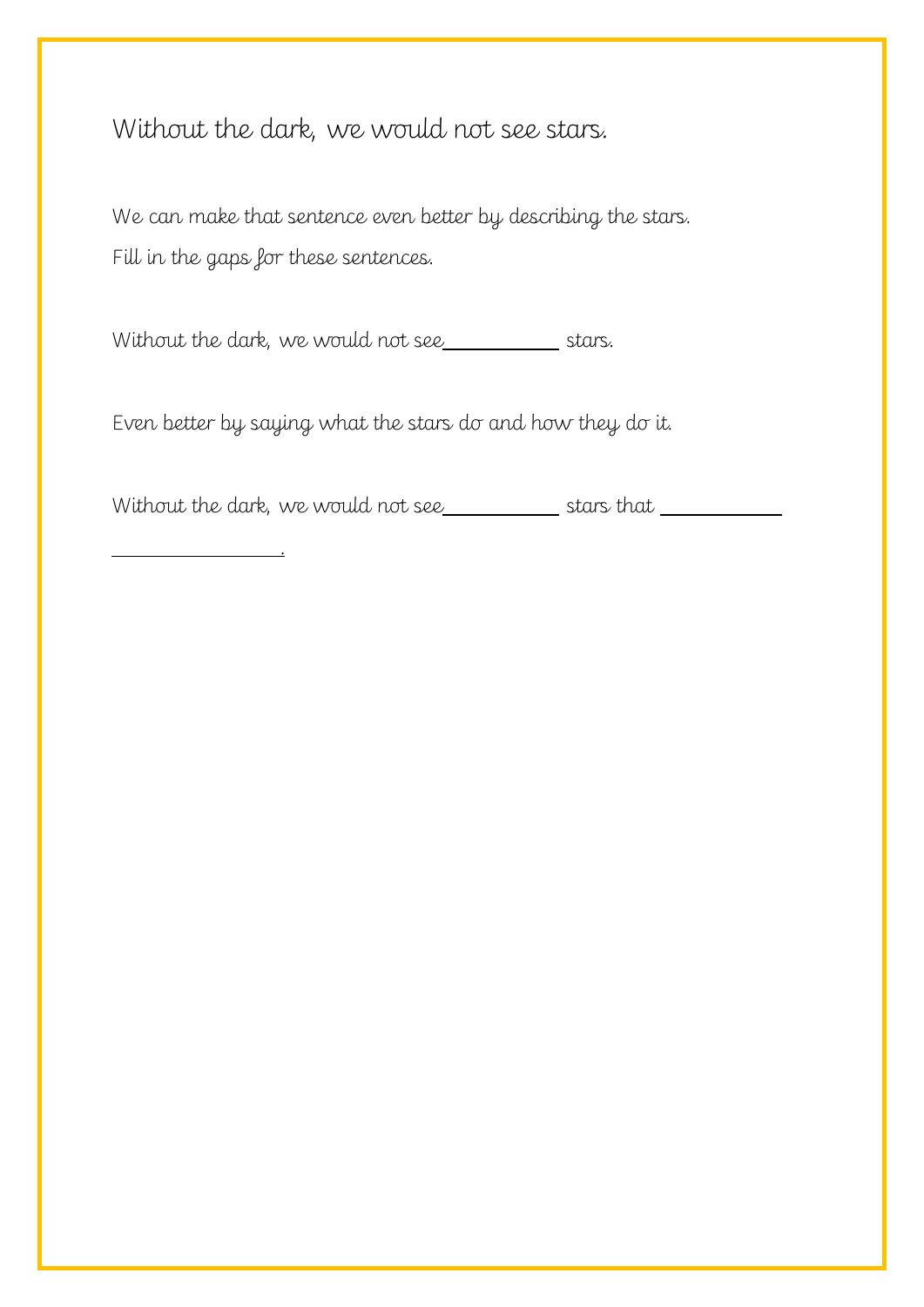Use the structure below to help you make a non-rhyming poem. See if you can add your adjectives and adverbs.

| If there was no dark:                                                                                                                                                                                                                |  |  |
|--------------------------------------------------------------------------------------------------------------------------------------------------------------------------------------------------------------------------------------|--|--|
| There would be now and the contract of the contract of the contract of the contract of the contract of the contract of the contract of the contract of the contract of the contract of the contract of the contract of the con       |  |  |
|                                                                                                                                                                                                                                      |  |  |
|                                                                                                                                                                                                                                      |  |  |
|                                                                                                                                                                                                                                      |  |  |
| There would be no                                                                                                                                                                                                                    |  |  |
|                                                                                                                                                                                                                                      |  |  |
|                                                                                                                                                                                                                                      |  |  |
| There would be nowhere <b>with the contract of the contract of the contract of the contract of the contract of the contract of the contract of the contract of the contract of the contract of the contract of the contract of t</b> |  |  |
| No fun could be had                                                                                                                                                                                                                  |  |  |
| It would be harder to                                                                                                                                                                                                                |  |  |
| If there was no dark.                                                                                                                                                                                                                |  |  |

Challenge: Could you make one yourself without the structure above?